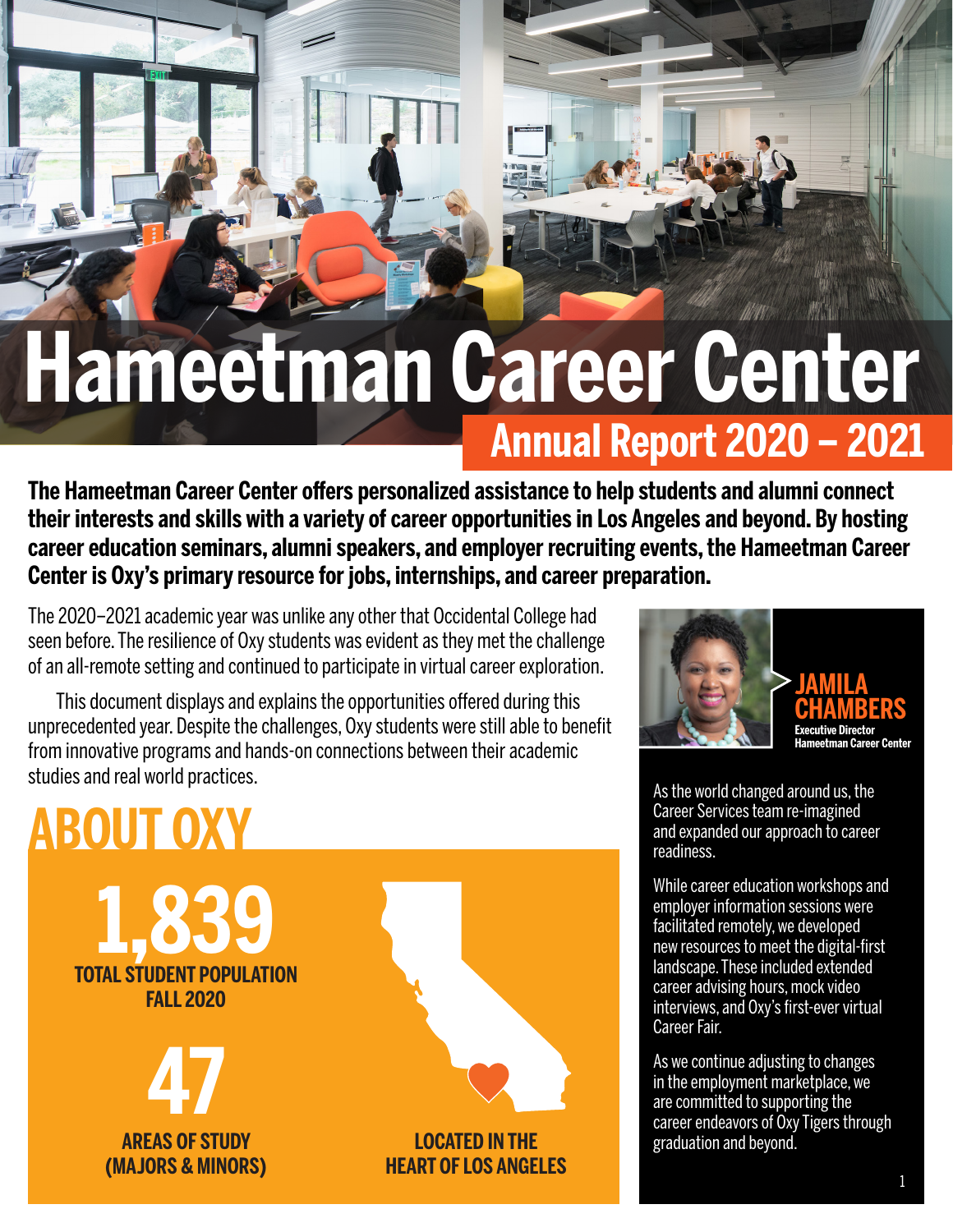## **PREPARING FOR LIFE AFTER OXY**

The Hameetman Career Center offers comprehensive career education to give Oxy students the fundamental career-readiness knowledge and skills needed to get off to a great start.

**of all Oxy students engaged 48% with Career Services**

**1,096 total attendance at Career Education workshops**

**948 total career advising appointments** **1,268 resumes reviewed**

#### **RECRUITING AT OCCIDENTAL**

The Hameetman Career Center has always been proud of its employer partnerships and on-campus recruiting opportunities.

While the format of 2020 – 2021 recruiting shifted to meet the remote work environment, Occidental's partnership with industry remained strong.



**692 total attendance at employer events**

For the first time ever, Oxy's annual Career Fair was hosted on Handshake, our online career services management platform.

> **325 1-on-1 and small group interactions between students and recruiters during Oxy's first-ever Virtual Career Fair**

*See page 4 of this Annual Report for a sample list of employer partners, virtual recruiting event hosts, and Virtual Career Fair participants.*



- Center Theatre Group
- GRAMMY Museum
- Los Angeles Dept. of Public Health
- Los Angeles Zoo
- Office of the Mayor of Los Angeles
- Paramount Pictures
- Peak Metrics
- Planned Parenthood
- Sorenson Impact Center
- U.S. House of Representatives

Upon completing five career preparation workshops, students became HCC Programs Eligible and were granted access to exclusive opportunities such as funding and unique internship experiences.

#### **Required Courses**

- **• Resume Writing Workshop** Highlight your qualifications & accomplishments in a one-page document
- **• Interview Preparation Workshop** Use the STAR technique in an interview and develop an elevator pitch
- **• HCC 101: Introduction to Career Services** Learn about the HCC's programs and services
- **• HCC 102: Introduction to Career Exploration** Consider what "life after Oxy" looks like
- **• HCC 200: Job & Internship Search Bootcamp** Gain tools for a successful job/internship search

**available during 2020**<br>**available during 2020** –2021 due to the **384** COVID-19 pandemic.<br>**384** COVID-19 pandemic.<br>COVID-19 pandemic. **students were HCC Programs Eligible in 2020–2021**

#### **Opportunities Include:**

#### **InternLA Internship Program**

Paid summer internship opportunity with Los Angeles-based nonprofits; available to sophomores, juniors, and December-graduating seniors

#### **Cornuelle Fellows Program**

Paid summer internship supported by the endowment of Richard Cornuelle '48

**OxyWorks Internship Program**

Paid internships available exclusively to Oxy students

#### **Unpaid Internship Stipend**

Limited, need-based funding for student-secured unpaid internships

\*Not all HCC Programs Eligible opportunities were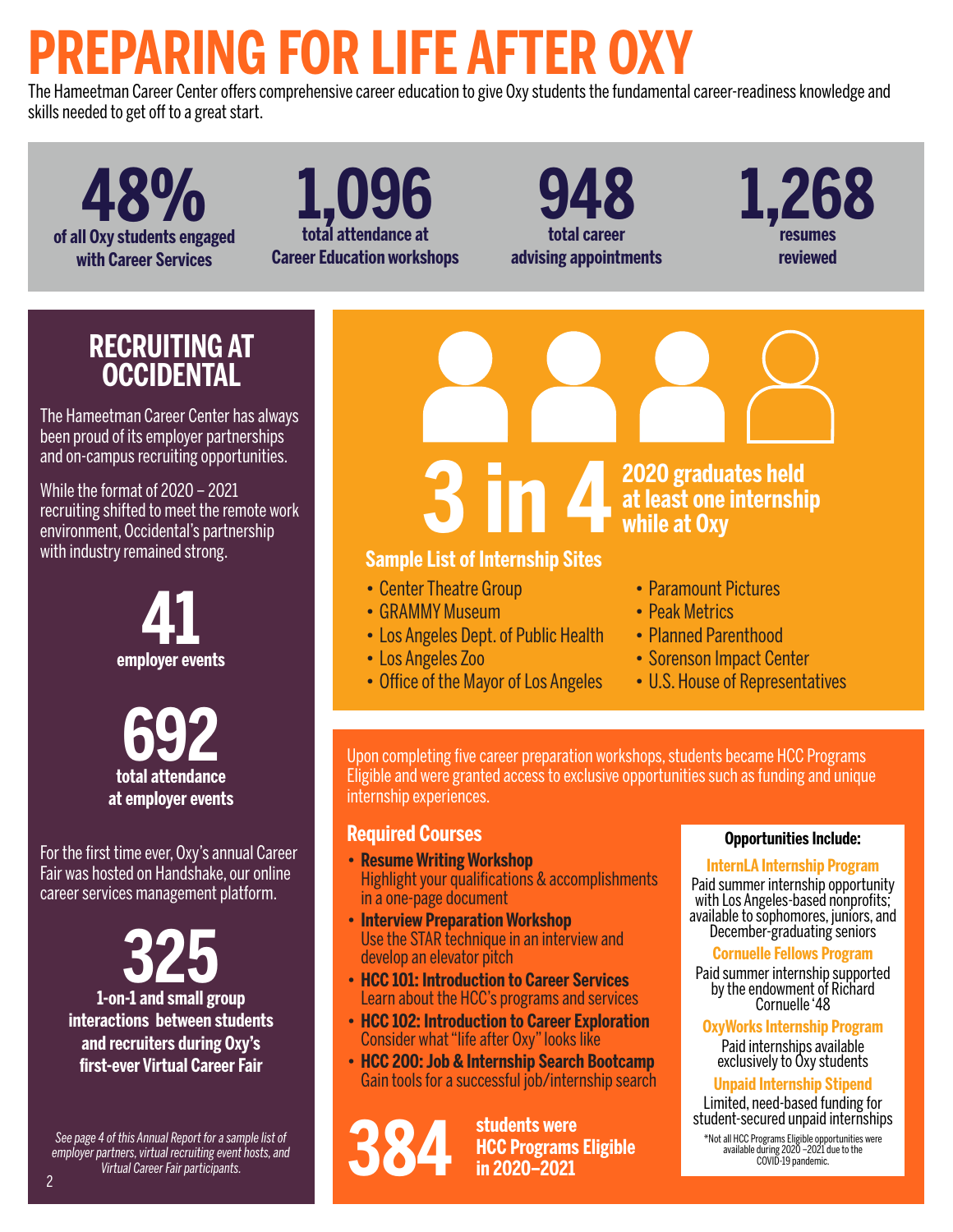## **CLASS OF 2020 SPOTLIGHT**

**950 <b>b secured a meaningful post-**<br>**graduate opportunity within**<br>**9 months of graduation graduate opportunity within 9 months of graduation**



#### **Post-Graduate Opportunities**

Continuing Education – 17% Still Looking – 5% Volunteering – 3% Employed – 75%

#### **of 2020 graduates 75% employed**



- **Top Locations**
- Greater Los Angeles
- Greater San Francisco
- Greater New York
- International
- Remote
- Washington, DC

#### **Sample List of Employers**

- Cambridge Associates
- Cedars Sinai
- Charles Schwab
- City of Hope
- Genentech



- Johnson & Johnson
- Legal Aid Foundation of
- Los Angeles • NERA Economic
- **Consulting**
- Seattle Children's Research Institute
- Tesla
- The New York Times
- Warner Bros. Pictures

#### **TOP INDUSTRIES**





Investment Management & Banking





Healthcare Pharmaceuticals





**\$52K average starting salary of the class of 2020**

## **CONTINUING EDUCATION**



#### **Sample List of Graduate Programs**

- Columbia University, Writing
- Georgetown, Sports Industry Management
- Harvard University, Health Data Sciences
- Johns Hopkins University, Global Health
- King's College London, International Marketing
- New York University, Musical Theatre
- UCLA, Social Work
- UC Berkeley, Law
- University of Washington, Medicine
- University of Pennsylvania, Chemistry
- USC, Computer Science